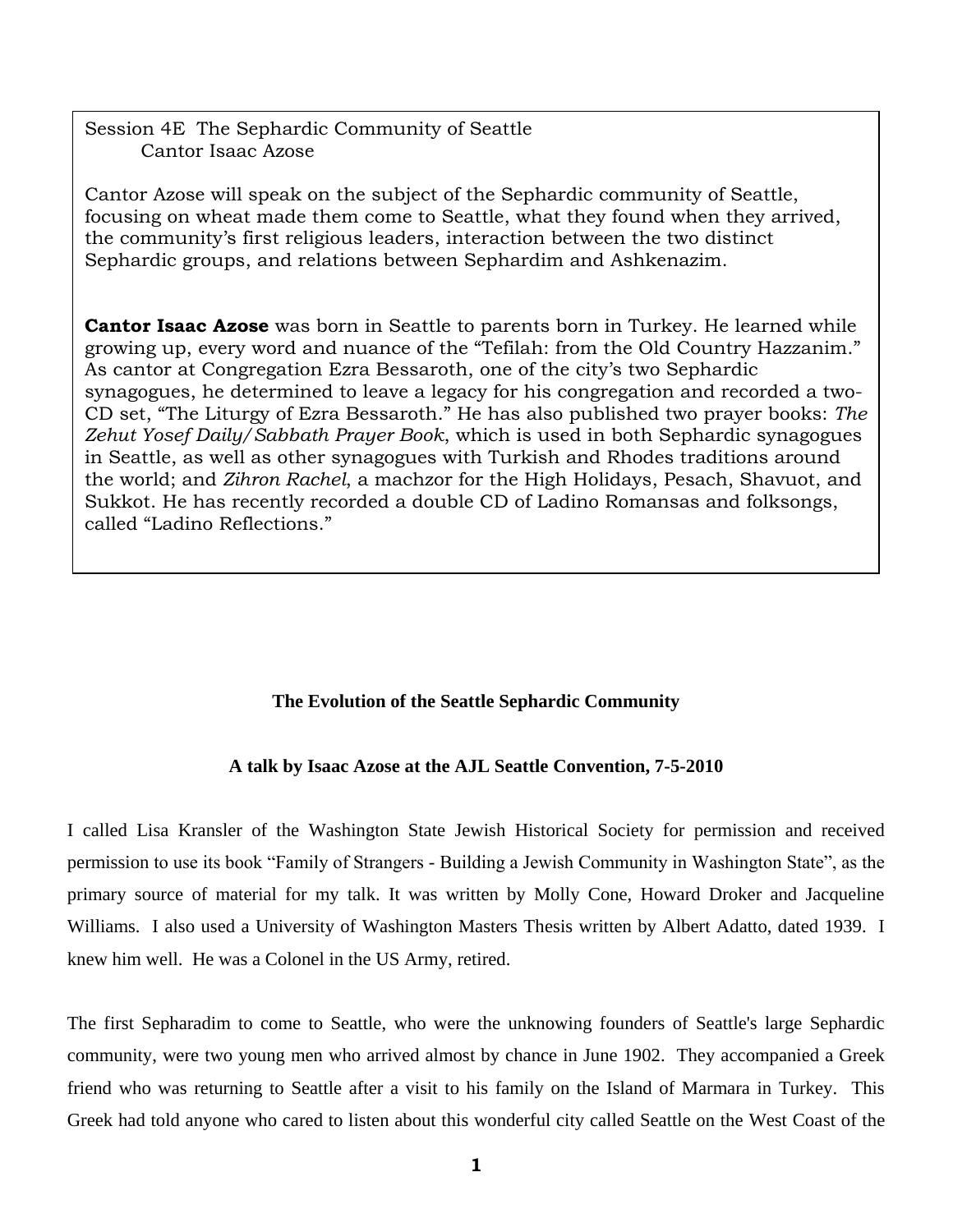United States and of the exciting opportunities for making a living. Among his listeners were Solomon Calvo and Jacob Policar whose families lived on Marmara. Solomon and Jacob were excited enough that they convinced their families to allow them to accompany their Greek friend back to Seattle. They arrived in Seattle wearing tsitsit (some call it Arba Canfot) under their shirts and carrying their siddurim, prayer books and their tefillin.

Calvo and Policar, whom I knew personally, (Policar died in 1961 and Calvo in 1964), were the first of the third wave of Jews to Washington state, those who arrived in Seattle from Turkey and from the Island of Rhodes. They were obviously unable to speak English and eager to find other Jews. They stood on a waterfront street near a secondhand store saying Yehudi, Yehudi (Jew, Jew). When a curious crowd gathered around them, 13-year-old Jacob Kaplan, who was working in the store, came out to tell them that he, too, was a Jew. He took them to a Rabbi Hirsch Genss, the rabbi at Bikur Cholim synagogue, who introduced them to members of the Orthodox shul.

Both young men were delighted to find other Jews in Seattle. However, Calvo and Policar were not like any Jews the Seattle Jews had known. Their language sounded strange. While the Jews who had previously settled in Seattle spoke German or Yiddish, the Sepharadim spoke Ladino, or more precisely, Judeo-Spanish. Now, you"re going to hear me use the term Sepharadim throughout my talk. Notice that I say Sepharadim and not the more common Sephardim. This is one of my pet peeves. If the Jews who originated in Ashkenaz are called Ashkenazim, then the Jews who originated in Sepharad, should be called Sepharadim, not Sephardim. Spain is called Sefarad in Hebrew, not Sefard. Thanks for allowing me to get that off my chest. In an effort to prove themselves Jewish, Calvo and Policar read aloud from their prayer books. However, their pronunciation of the Hebrew words was unfamiliar. The puzzled members of Seattle's Ashkenazic community were not entirely convinced that these newcomers were indeed Jews.

One of the Ashkenazim set about to solve the mystery. He wrote to the Jewish community in New York to inquire about these new arrivals, and the reply set everyone's mind at ease. The two young men were Sepharadim, descendants of Jews who had been expelled from Spain in 1492. The Sepharadim coming to America at the beginning of the 20th century, like Calvo and Policar, came from the lands of the Ottoman Empire, where Jews had been severely affected by rising Turkish and other nationalism in the Balkans. They came to the United States seeking political and religious freedom as well as economic opportunities.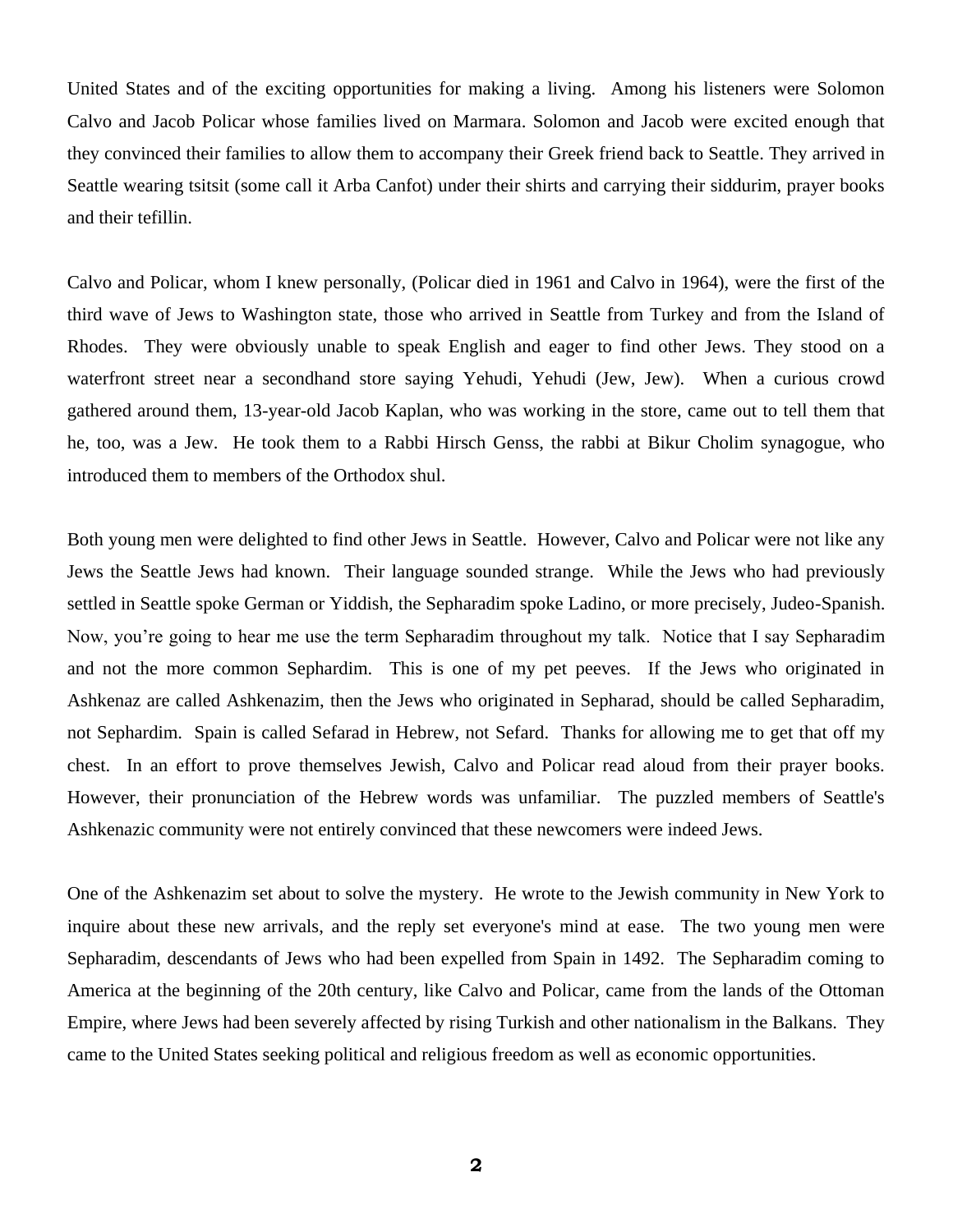Satisfied that the two young men from Marmara were as Jewish as himself, Rabbi Genss found a place for Calvo and Policar to live, and work for them to do. Late in the fall of 1903, David Levy, another Sephardic Jew from Marmara, arrived. The first thing he did was go to the waterfront and take a deep breath of the salty Puget Sound air which was, he said, "just like Marmara."

The three Sephardic young men, uncomfortable because their lack of Yiddish cut them off from many of their Jewish neighbors, spent much of their spare time at a Greek coffeehouse, chatting with newly-made Greek acquaintances, eating Greek food, and drinking Turkish coffee. It was at this coffeehouse, in 1904, that Calvo, Policar, and Levy met Nissim Alhadeff, the first immigrant to Seattle from the Greek Island of Rhodes.

By 1906, there were 18 Sepharadim in Seattle - 17 bachelors and Dora Levy, the first young Sephardic woman to arrive. She was from Istanbul. The arrival of 18-year-old Dora Levy bewildered Rabbi Genss. Muttering in Yiddish to his wife, he wondered what they were going to do with a young Sephardic girl among all those Sephardic men. Dora listened to the rabbi speaking to his wife and, speaking in a Yiddish that was as clear as Rabbi Genss's, Dora interrupted. She wanted to get a job, she said. She had no intention of depending on other Sepharadim, and she planned to live in a hotel until she could find a permanent residence. The Rabbi and his wife listened to the flood of Yiddish in astonishment. Dora"s knowledge of Yiddish was certainly unusual for a Sephardic Jew, particularly a young girl. The book does not indicate how or why Dora's family would let an 18 year old girl make a trans-Atlantic voyage and a 3,000 mile crosscountry train journey on her own.

Be that as it may, this young group of Seattle immigrants became the nucleus of Seattle's Sepharadim. Among them now were Turkish Sepharadim from Istanbul, Marmara and Tekirdag, which was also known as Rodosto for a time, plus the Sephadic Jews from the Island of Rhodes.

Fortuna Calvo, the first Sephardic girl born in Seattle in 1908, remembered her father standing with her on the shore of Lake Washington when she was a small child and pointing eastward toward Mercer Island. "See across there?" he said. "That's Marmara!"

It was the Alhadeffs from Rhodes who soon constituted the largest family unit in the Sephardic community. Nissim Alhadeff worked for awhile for his Greek friends in their small fruit, vegetable, and fish stalls, then he himself created a delivery business, delivering fresh fish to restaurants from Everett to Renton. He opened the Palace Market in about 1907. One by one, he brought his seven brothers, a sister, and his mother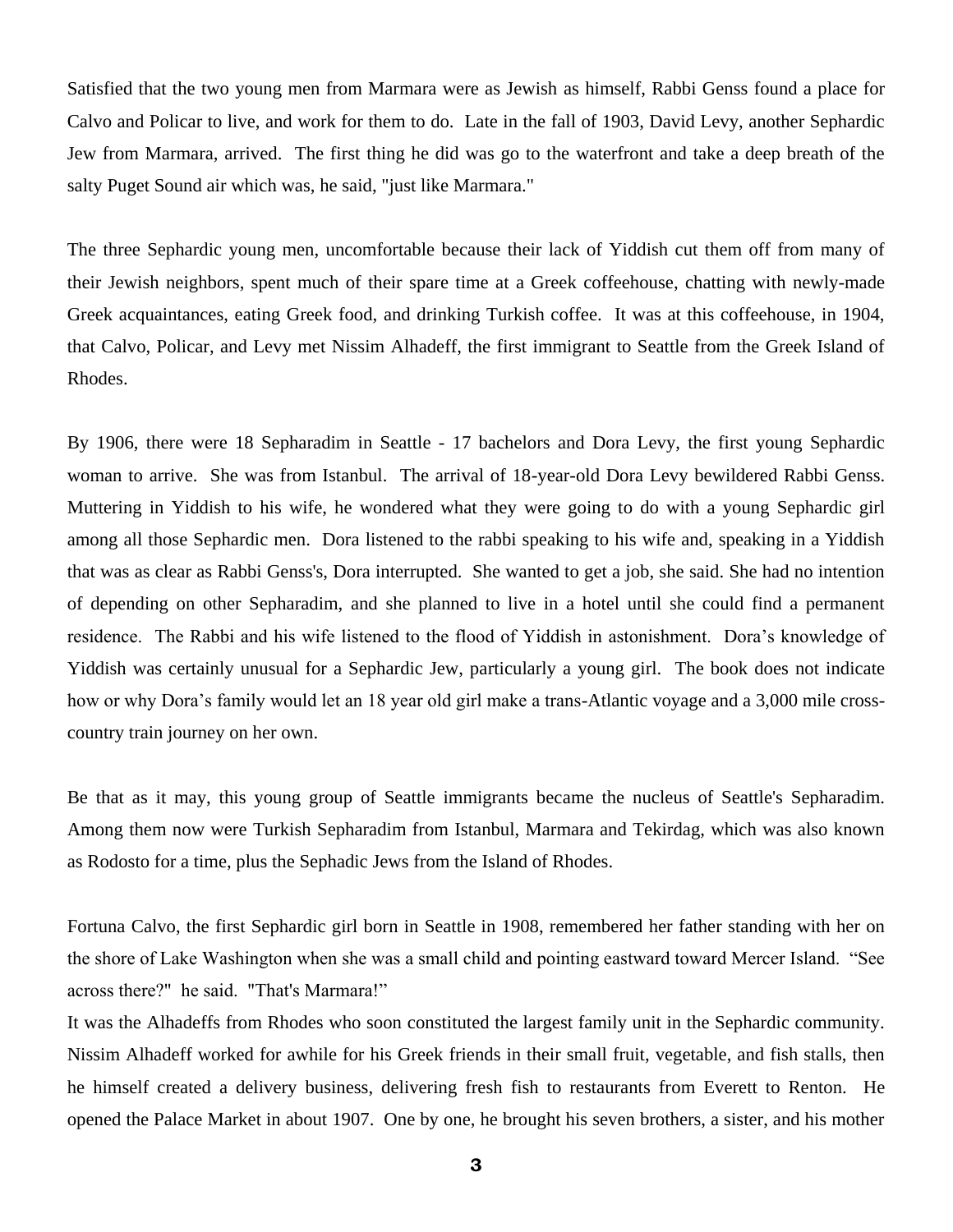and father to Seattle, and brought Rose Israel from Rhodes to Seattle as his bride. Nissim provided work for everyone he helped bring to Seattle.

Within a few years after the first arrivals, about 40 Sephardic families had settled in Seattle. The early Sepharadim in Seattle were added to in 1909 when 70 young Sepharadim fleeing conscription into the Turkish army arrived, primarily from the town of Tekirdag.

The Ashkenazim in Seattle didn't know what to make of this fast-growing group of Jews who smoked water pipes, drank Turkish coffee, and were so different from them.

By 1913, 600 Sepharadim constituted Seattle's Judeo-Spanish colony, the largest number of Sepharadim in any US city outside of New York. Los Angeles would overtake Seattle as second largest in later years. The end of World War I brought hundreds more to Seattle until the change in US immigration rules in 1924 cut off all immigration from southern and eastern Europe. By the time the post World War I immigration laws of the United States went into effect, the Seattle Sephardic community had grown to over 3000.

Like Nessim Alhadeff, Seattle's Sepharadim quickly gravitated to the fish and produce trade, although there is little evidence that any of them had experience in these fields in Turkey or Rhodes. Solomon Calvo peddled fish from a cart for several years before opening Waterfront Fish and Oyster Company. Many of them worked in the Pike Place Public Market, opening produce stalls, fish markets, and restaurants. Many worked as bootblacks, shoe repairmen and barbers. Generally, this immigrant generation of Sepharadim labored long hours for little pay, and many families lived in poverty through the Great Depression.

One of the exceptional Sephardic entrepreneurs was Sam Israel, who arrived in Seattle from Rhodes in 1919 at age 20, never married, and accumulated a fortune by putting his earnings into buying buildings and land. Described as short, stout, excitable, and intolerant of anything bureaucratic, Sam Israel bought his first building in the 1930s with savings earned from making and repairing shoes. After World War II, with profits made on a boot-repair contract with the US Army, he started to buy real estate. During the next 50 years, this immigrant shoemaker from the Island of Rhodes accumulated more than 500 properties. They ranged over the entire state including Seattle and included commercial buildings, home sites, wheat fields, orchards, ranches, and timber stands.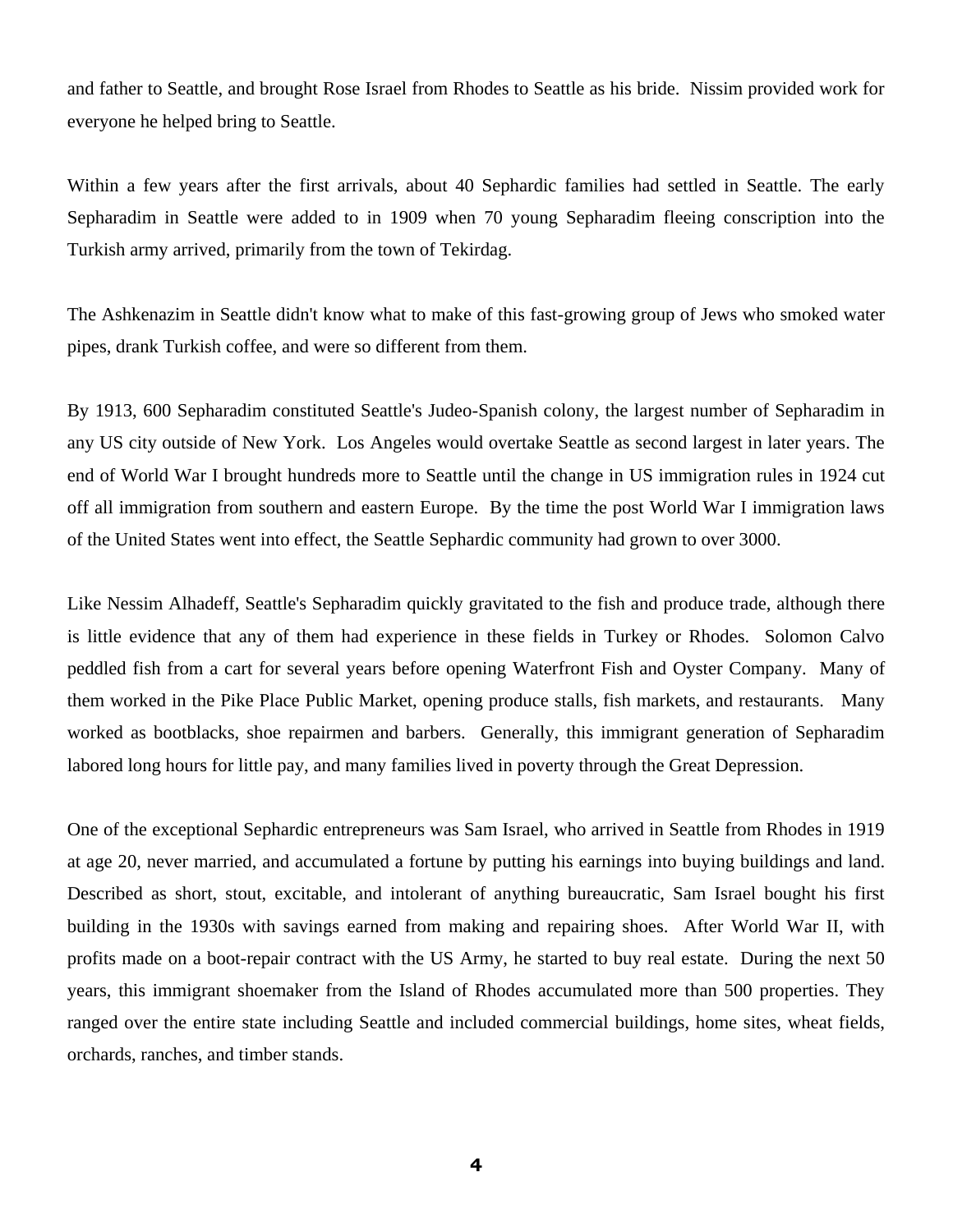After World War II, he moved into a house on ranch property he owned overlooking Soap Lake. It included a vinyl sofa, a plastic table, and a few kitchen chairs. Although Israel could afford to live in luxurious style, he saw little need to augment his furnishings. I would say he was more than a little eccentric. 20 years later he was still living in the house and still buying land, renting out the buildings he owned, and seldom selling anything. He made headlines at his death in 1994 at age 95, bequeathing the greater part of his hundred million-dollar estate to causes that have to do with ecology, Jewish life, and Jewish education.

Most of the immigrant generation of Sepharadim lacked the skills or resources to achieve more than a fair subsistence. It was the children of these Sephardic immigrants, sustained by the sacrifices of their parents, who would gain economic success in Washington.

During the early years, differences between Ashkenazim and Sepharadim went beyond both language and religious practices. While the content of the religion was the same for Ashkenazim and Sepharadim, their liturgies and sacred tunes, as well as the pronunciation of Hebrew, were not. In addition, their customs differed, as did their cuisine. Ashkenazim cooked in the style of Germany, Poland or Russia, and the Sepharadim in the style of Mediterranean countries. While such foods as gefilte fish, tzimmes or kreplach were "Jewish" to the Ashkenazim, such foods as borekas, bulemas and wevos haminados were "Jewish" to the Sepharadim. Ashkenazim prepared cholent, and Sepharadim prepared hamin, a vegetable stew with whole eggs roasted inside. Rather than meat, the Sephardic Sabbath lunch was dairy. I was told by my father and uncles that in Turkey, men went to the synagogue very early on Shabbat morning, around 7:00. The services took about two hours because there was no derasha by the rabbi. They were home by around 9:30. They would have their dairy meal at that time, and later in the afternoon, their major meal of the day, which was a meat meal. That all changed when they came to the U.S. and had their own synagogue. Services started at 8:30 and, depending on the length of the perasha and the rabbi"s sermon, they might not be home till noon. The meat meal was done away with and most Sephardic homes had dairy meals consisting of borekas, bulemas, salmon, yoghurt, various cheeses and salads.

In Seattle, where Washington Sepharadim were concentrated, many young Sephardic Jews grew up in an essentially Ashkenazic environment while remaining totally Sephardic at home and in their synagogues. Rabbi Marc Angel, rabbi emeritus of the Spanish-Portugese synagogue in New York City, who was born and raised in Seattle, once said of Sepharadim: Being a Jew, he is a minority among Americans, Being a Sepharadi, he is a minority among Jews."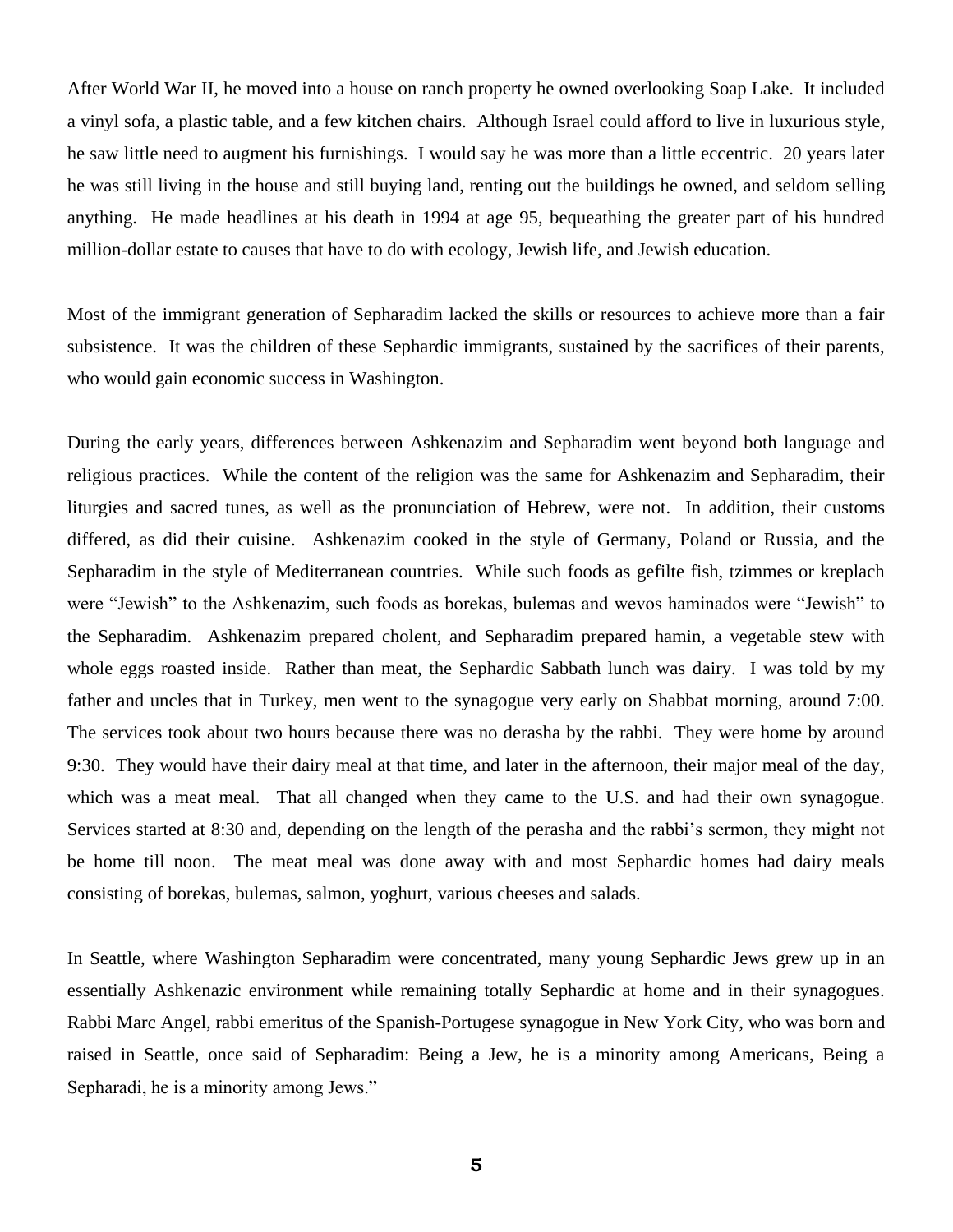Cultural prejudices existed not only between Ashkenazim and Sepharadim, but also within the Sephardic community itself. Sepharadim from Turkey and those from Rhodes remained divided when they arrived in Seattle. A union between a Sephardic Jew from Rhodes and one from Turkey was considered intermarriage. The Sepharadim from Turkey and those from Rhodes represented two patterns of culture, differing in some degree in liturgical practices, language and customs. Until they met in Seattle, the Sepharadim from Rhodes had probably seldom had any contact with Sephardic Jews from Turkey. In Seattle, they continued to maintain their differences, each group feeling "more comfortable" with their own people. I, personally, have been witness to at least three attempts to merge the two synagogues, without success. I believe that day is coming within 20 years or less. If any of you would like to ask me about it later, I can expand on it.

Sepharadim from Rhodes, Tekirdag and Marmara, recognizing divisions in liturgy and language, started thinking about separate congregations. In a short time, each group decided they needed their own synagogue, and the Sepharadim split into three synagogues; Sephardic Bikur Holim (Tekirdag/Rodosto), Ahavath Ahim (Marmara) and Ezra Bessaroth (Rhodes).

### **Sephardic Bikur Holim**

In 1916, members of the Tekirdag/Rodosto group, which had been using three small rooms adjacent to the Ashkenazic Bikur Cholim on S. Washington St., negotiated the purchase of the old Bikur Cholim since the Ashkenazim were building a much bigger edifice on  $17<sup>th</sup>$  and Yesler Way. Rabbi Shelomo Azose, who came to Seattle in 1911, (Family of Strangers lists it as 1910, but I looked up his Ellis Island record) conducted services, read the weekly Torah portion, chanted prayers and officiated at special events. When he died in 1919, his brother, Rabbi Isaac Azose, my paternal grandfather, took his place.

However, my grandfather apparently was not a strong leader, and in 1924, members who had known Rabbi Abraham Maimon, my maternal grandfather, in Tekirdag, Turkey, arranged to bring him to Seattle. He arrived in Seattle the day before Erev Yom Kippur. He had to leave his two oldest children behind, my mother Louise and her older sister Fannie, because of quota restrictions. They came three years later via Canada. Under his guidance, which lasted for a little over six years, until his death at age 56 in January, 1931, many Sepharadim, who had neglected going to services, returned to the synagogue. In 1929, Sephardic Bikur Holim moved into a new building at 20th Ave. and E. Fir St.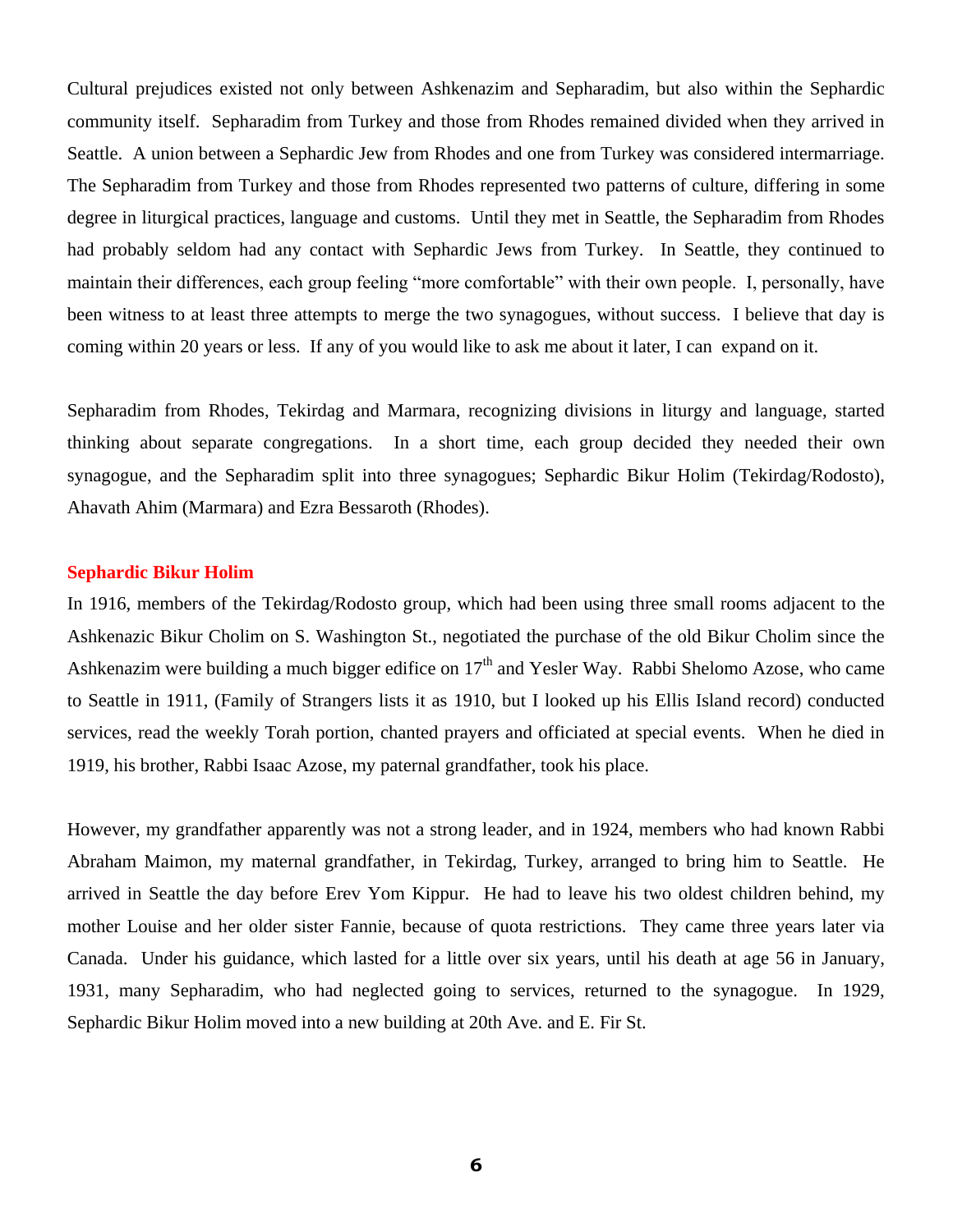### **Ahavath Ahim**

Marmara Jews, including the first Sephardic pioneers Jacob Policar and Solomon Calvo, began meeting informally for prayers in 1906 and formed congregation Ahavath Ahim (Brotherly Love) in 1909. In 1922, the Seattle group built a synagogue on 17th Ave and East Fir Street. But dissatisfaction, characteristic of the very individualistic Sepharadim, who suffered from disorganization and a lack of communal direction, soon developed. In the early 1940"s, most of the members left and joined Bikur Holim, since they would be merging with other Turkish Jews, while a few joined the Ezra Bessaroth.

# **Ezra Bessaroth**

In 1909, Sepharadim from Rhodes, formed the Koupa Ozer Dalim Anshe Rhodes (Fund for the aid of Poor People in Rhodes) and later Koupa Ezra Bessaroth of Rhodes. Five years later, on June 19, 1914, the congregation incorporated. An increase in membership prompted the congregation to make plans to erect a large sanctuary. The new Ezra Bessaroth, the first new Sephardic synagogue to be constructed in Seattle, dedicated its building on 15th and East Fir street on June 9, 1918.

Despite the fact that Jews never constituted a majority, the Yesler Way-Cherry Street neighborhood had a distinctively Jewish flavor. During that decade after World War I, a visitor to Yesler Way would have encountered the impressive Bikur Cholim sanctuary looming large at 17th Ave. Three more synagogues lay to the north within a block or two of Yesler Way: Herzl, Ezra Bessaroth, and Sephardic Bikur Holim. By 1930, Machazikay Hadath"s little sanctuary appeared at the corner of 26th Ave and East Fir Street.

In the early years, there were three small Sephardic-owned grocery stores serving the community. Dozens of other businesses, Jewish and Gentile, could be found scattered along or near Yesler Way. The people who frequented the stores lived nearby. Yiddish, Ladino, broken English, and American slang, mingled as people conversed. Young men met at a Sephardic restaurant and coffeehouse, sipped Turkish coffee, and played backgammon.

The religious life of the Yesler Way-Cherry Street area was outwardly Orthodox, at least until Herzl Congregation switched affiliation to the Conservative movement in 1932. However, the necessities of making a living often impinged on Sabbath observance. Closing their doors to business every Saturday was difficult for family heads, barely making a living.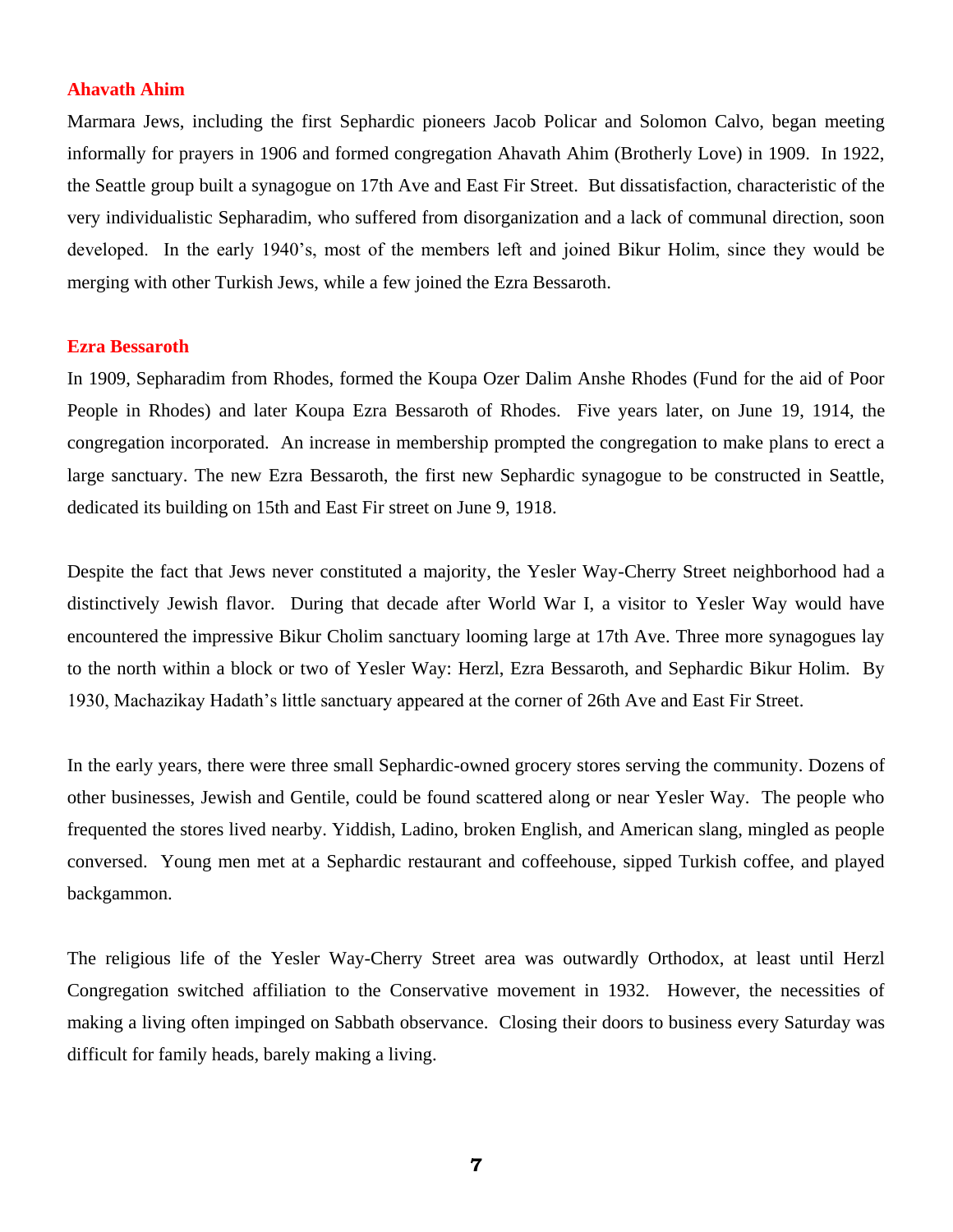The social life of the adult community, centered mainly around homes and synagogues. Most families were too poor to eat in restaurants or take vacations. Men worked long hours to earn money. Women, lacking modern conveniences such as washing machines and refrigerators, had little leisure time. For many, the extended family served as the focus of social life. Grandparents, aunts, uncles, and cousins gathered together, not only for religious celebrations, but also for entertainment and mutual support. The Sepharadim held what were called "nochadas", social nights with dancing, eating and drinking. I personally remember being taken by my parents to a friends' home on many a Saturday night, and watching as the adults sang and danced to tunes being played on the phonograph with 78rpm Turkish records.

First-generation Ashkenazim and Sepharadim rarely mixed socially. Differences in language and custom were barriers that only the Americanization of the next generation would lower. The Ashkenazim looked down on the Sepharadim as any group looks down on the next wave.

In the early years, each of Seattle's Sephardic congregation's had its own school where older men taught a smattering of Hebrew so children could participate in the service. "I used to go to the Ezra Bessaroth Talmud Torah," one member recalled. "They taught us how to read Hebrew fluently, but we didn't understand what we were reading." Albert Adatto, in his 1939 Thesis wrote "When any student created an unnecessary disturbance, he would get slapped on the back of his hands with a ruler. On a rare occasion, the teacher would grab the "problem child," taking his shoes off and beat the bottom of his feet with a ruler. They called this punishment, "falaka", a Turkish word.

Rabbi Abraham Maimon had stimulated a renewed interest in studying Hebrew at the Sephardic Bikur Holim. Three sons of Rabbi Maimon, Sam Bension, Jack and Isaac, taught the classes in the rooms adjacent to the synagogue, but it was difficult for the brothers to keep discipline.

On the passing of my maternal grandfather, Rabbi Abraham Maimon in January, 1931, my paternal grandfather, Rabbi Isaac Azose, after whom I am named, who had served as the spiritual leader of the Bikur Holim until1924 after his brother, Rabbi Shelomo passed on, served once again until his passing in 1935. The Bikur Holim was now left rudderless, spiritually speaking. The youngest son of Rabbi Maimon, Solomon, had graduated from Garfield High School here in Seattle and was sent to Yeshiva University in New York. While there, he was deeply involved in both secular and Talmudic studies. In his last year or two at YU, he tells me that he had the famous Rabbi Yosheh Bear Soloveitchik as his rebbi. Since all the Talmud classes were in Yiddish, he was forced to learn it so that he could participate in the shiurim. Once, when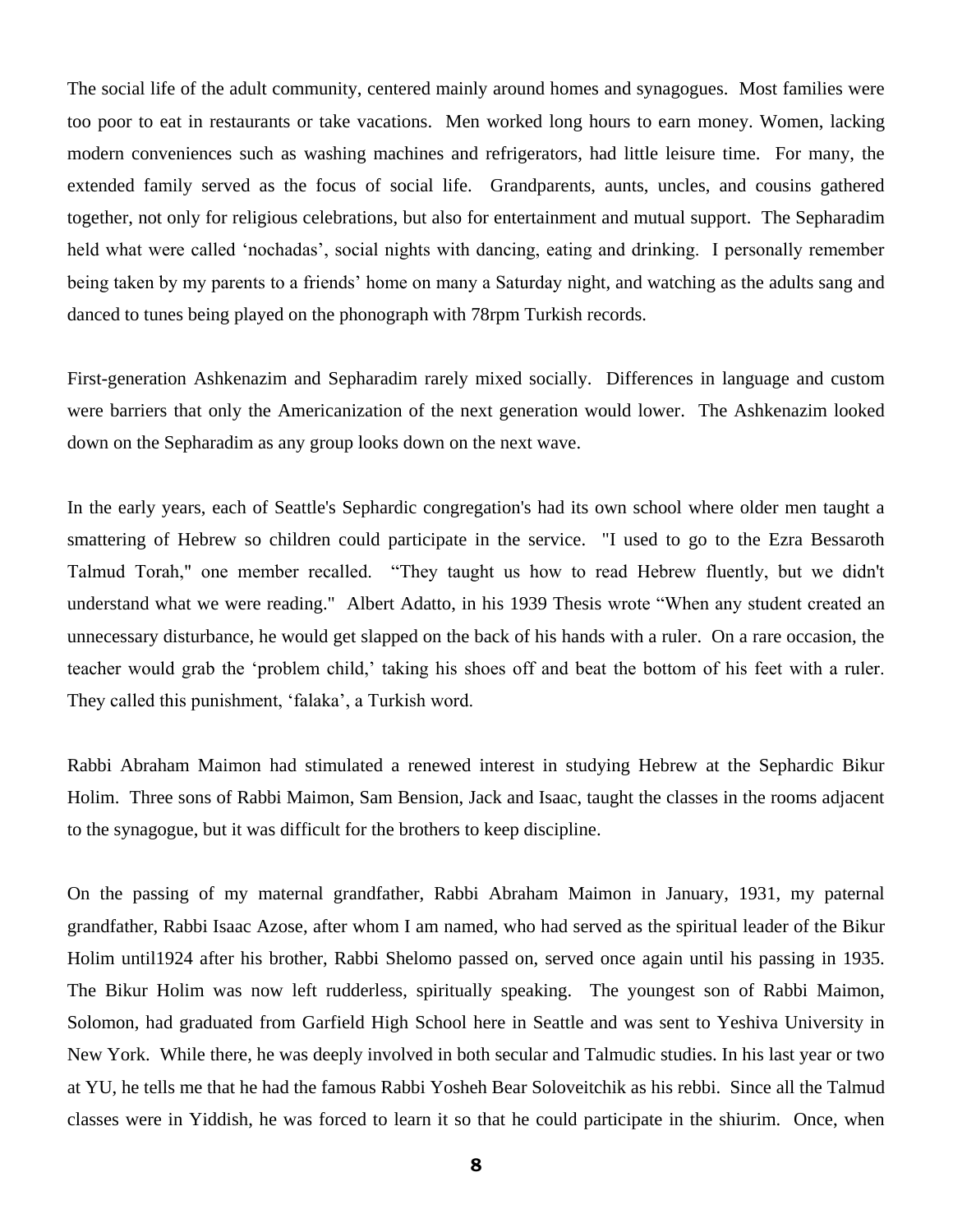questioned by his rebbe on a point of Gemara, the rebbe told him that he spoke like a Turk. Rabbi Maimon answered him in his accented Yiddish, "Maybe that"s because I am". He received his Semiha, ordination as a rabbi, the first Sepharadi in the United States to be so ordained. He returned to Seattle in 1944 and was immediately hired by the synagogue as its religious leader, and served the congregation with distinction for forty years.

In 1931, realizing the urgent need of a modern religious education, representatives from Bikur Holim and Ezra Bessaroth tried to consolidate their Talmud Torahs. The school, called the Sephardic Talmud Torah, had its own organization independent of any congregation. To improve the curriculum, the members brought in Albert Levy from New York as educational director. Levy was an experienced Hebrew teacher and editor of La Vara, a Ladino newspaper published in New York. He greatly improved Hebrew teaching in the Sephardic community by offering a curriculum of Hebrew language, history, Bible study, and Sephardic liturgy. With the rise in unemployment during the Great Depression, financial support for the school lagged. Finally, disagreements between Albert Levy and Ezra Bessaroth caused Mr. Levy to return to New York. Once again, the Sepharadim studied Hebrew in two synagogue schools plus a small private school. When Levy returned to Seattle in 1938, he accepted a position at the Sephardic Bikur Holim. There, he offered free night classes and taught Ladino or Judeo-Spanish along with Hebrew. No one really was completely satisfied with the level of education, although I, as a student of Mr. Levy"s, absorbed everything he had to teach, and I enjoyed it immensely. I thought the world of him, and he considered me one of his prize pupils. He was so erudite that many people, including myself, called him Professor Levy.

The Seattle Sephardic Brotherhood was created from various fraternities. They initially intended to unite all three Sephardic congregations, but failed to do so. However, the Brotherhood continued the charitable work continued by the societies that they replaced and made it possible for the Sepharadim to agree on one cemetery for the community. In 1917, 110 burial plots were purchased from Bikur Cholim. In 1929, the smallest of the three Sephardic congregations, Ahavat Ahim, purchased a few cemetery plots from Bikur Cholim. These are in what is currently referred to as "The Old Cemetery". In 1933, Ezra Bessaroth, along with Ashkenazic Congregation Machazikay Hadath, purchased a huge plot of land approximately 50 blocks north of the "Old Cemetery". It is known as "The New Cemetery". In the book, "Family of Strangers", it indicates that Machazikay Hadath retained ¼ of the total cemetery land at the new cemetery. As Hazzan Emeritus of Ezra Bessaroth, I have been to the cemetery many, many times over the years, and I would say that sounds about right. A couple of years later, in 1935, the Seattle Sephardic Brotherhood took over the jurisdiction of their portion of the cemetery.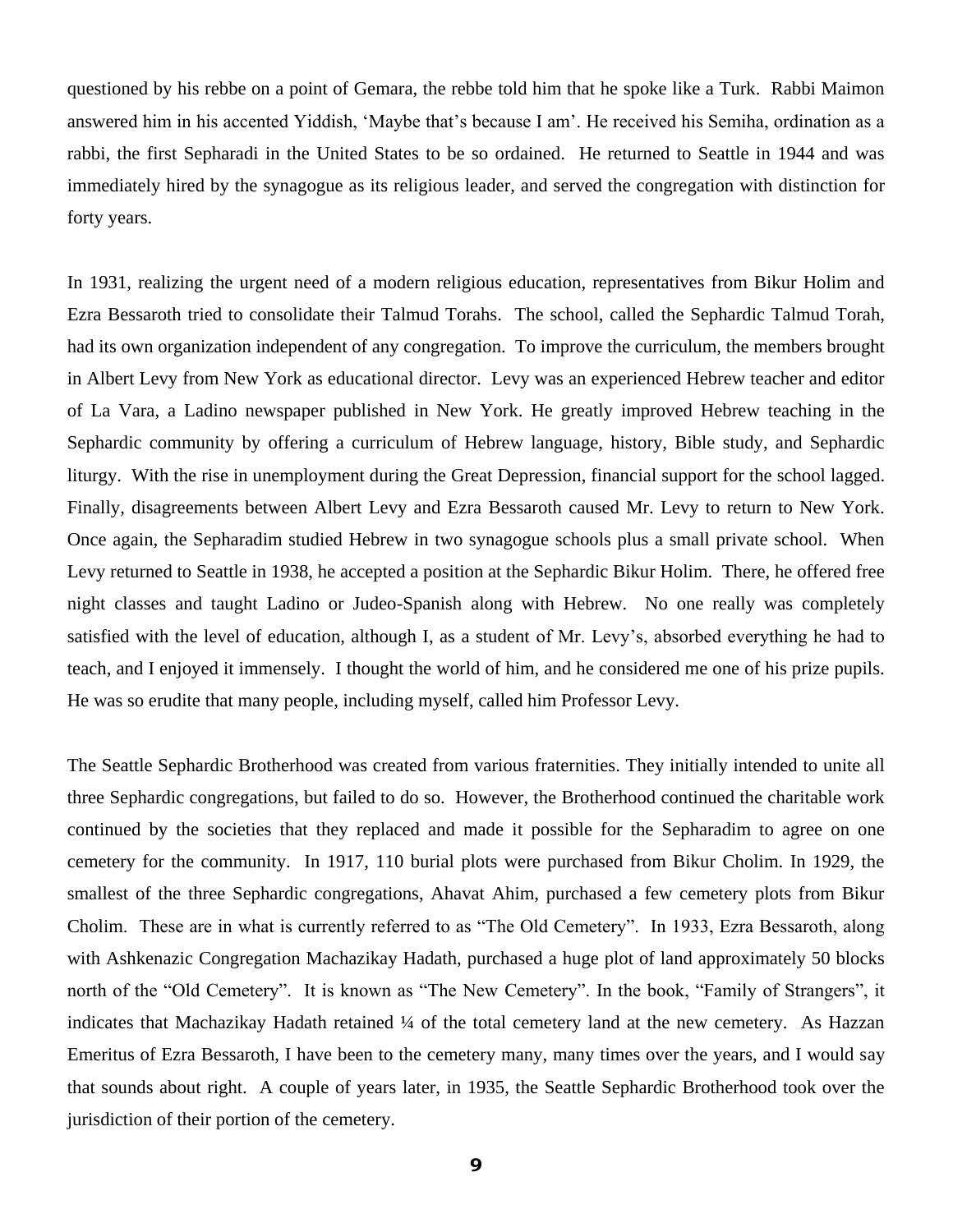Besides managing the cemetery, which is what they are primarily known for, the Brotherhood has also set up a scholarship fund, raised funds for schools in Israel, provided social functions for its members such as a fishing tourney and a golf tournament, as well as providing charity to some of its members with a high degree of secrecy so that the recipients would not be embarrassed.

#### **The Breakup of the Old Jewish Neighborhood**

Seattle's Jewish Community, like all of American society, was profoundly changed by World War II. The war brought the Great Depression to an abrupt end. The Jewish neighborhood in the old Central Area felt the pressure of an overflowing African-American community. De facto racial segregation confined them to the Central Area. The Jewish neighborhood thus also became the black neighborhood. Following the war, the upwardly mobile children of Sephardic Jewish immigrants, who were Americanized in public schools and on city streets, moved from the Central Area to more desirable neighborhoods in Mount Baker and Seward Park primarily. In 1956, the Ezra Bessaroth purchased a huge lot in the Seward Park neighborhood, with the intention of building an All-Purpose Social Hall to take care of a forum for prayers, as well as a venue for their weddings, wedding receptions, Bar Mitzvahs and other social affairs. They fully intended to build a sanctuary in a second stage process, which actually occurred in November, 1970. The Social Hall was dedicated in 1958. In 1962, they hired Rabbi William Greenberg, an Ashkenazi rabbi, who became a beloved figure at Ezra Bessaroth. In 1965, I was asked to try out on the High Holidays for the position of hazzan at the Ezra Bessaroth, as Reverend David Behar, was getting ready to retire. He had been the hazzan at Ezra Bessaroth since the early 1920"s. I was actually hired the first week of March, 1966.

In the early 1960"s, the growing assertiveness of the African-American population in the Central Area, along with incidents of vandalism against Jewish institutions and businesses, made the neighborhood increasingly uncomfortable for Jews. Sephardic Bikur Holim could see the handwriting on the wall and in 1962, purchased the two lots on which the synagogue currently stands. The synagogue building was completed in 1965. Bikur Cholim was the last Orthodox synagogue to move from the Central Area. Many of their members had moved to the Seward Park area. Finally, in 1970, the building on Yesler Way was sold and its last services held in October. It is now the Langston Huges Center. Groundbreaking for the new Bikur Cholim took place in February, 1971. In November of that year, Bikur Cholim merged with the last Orthodox shul in the Central Area, Machazikay Hadath, a very small building, headed by a very pious and beloved leader, Rabbi Baruch Shapiro. In the merger, the eighty year old Bikur Cholim changed its name to Bikur Cholim-Machazikay Hadath.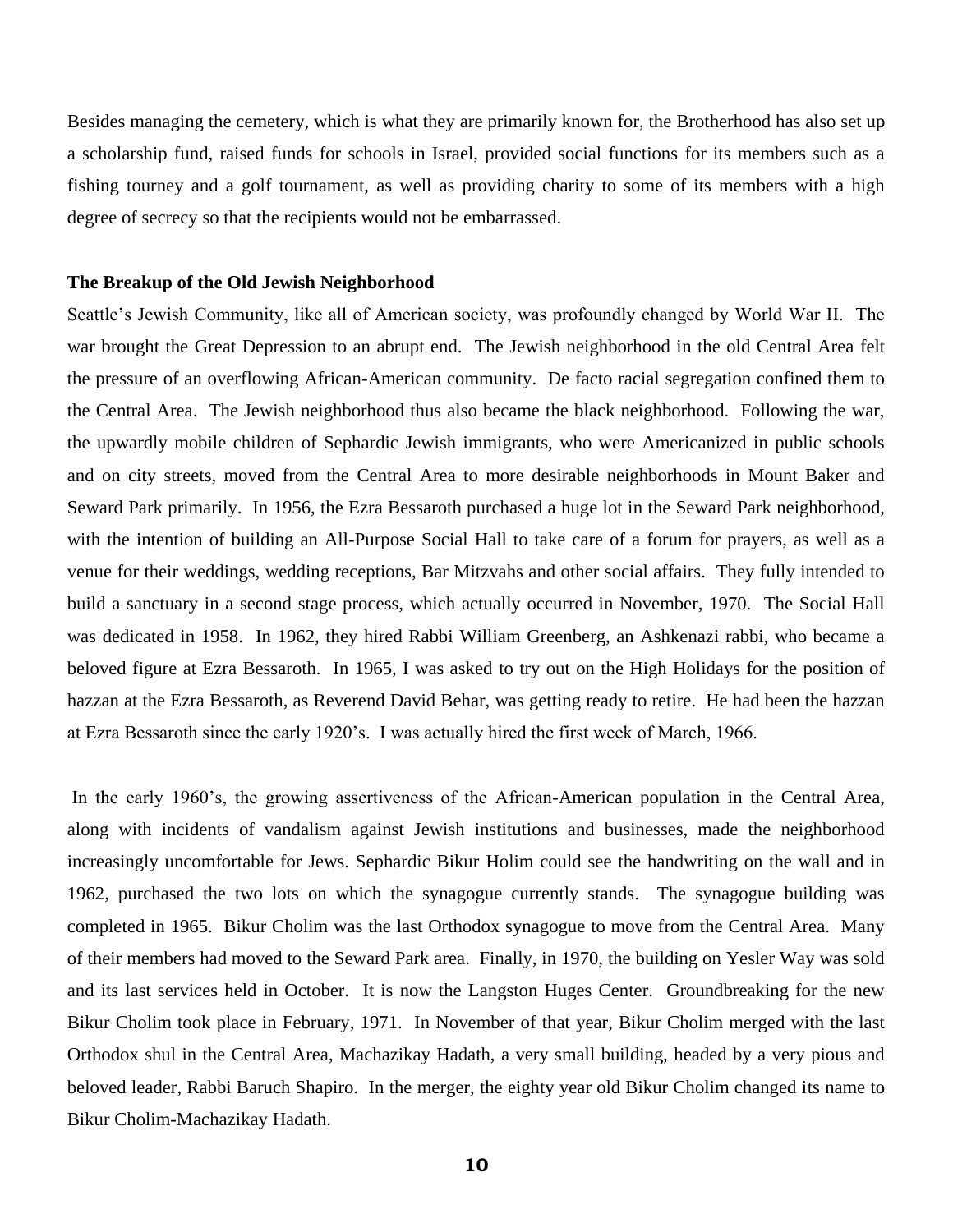I mentioned that Rabbi Solomon Maimon retired from Sephardic Bikur Holim in 1984. That same year, they hired Rabbi Simon Benzaquen, who is still with them.

Rabbi William Greenberg was rabbi at Ezra Bessasroth from 1962 thru 1989. Upon his retirement in 1989, Rabbi Yamin Levy was hired and stayed for ten years. Rabbi Salomon Cohen-Scali was hired in September 2000 and stayed till the end of 2009. Ezra Bessaroth has a rabbi search currently under way.

Apart from the very early years of the Sephardic presence in Seattle, relations between Ashkenazim and Sepharadim have been excellent. There hasn't been a great deal of "intermarriage" between the two groups, but today, we feel comfortable In each others' presence. On Simhat Torah, evening and morning, because they are no more than 100 feet from each other, the Sephardic Bikur Holim and Bikur Cholim-Mahazikay Hadath, go to each others' synagogues with a Sefer Torah singing and dancing. Ashkenazim feel comfortable with borekas, panezikos, biskochos and panderikas, and Sepharadim feel comfortable with gefilte fish, hrein, lox and herring.

Each of the major Orthodox educational institutions, the Northwest Yeshiva High School, the Seattle Hebrew Academy, the Jewish Metropolitan Day School, the Torah Day School and the Chabad School, has a major fund-raising dinner every year at which the Sepharadim are well represented. As regards relations between the Turks, i.e. the people at Sephardic Bikur Holim and the people from Rhodes, relations could not be better. There has been a lot of "intermarriage" between the two groups. The children go to the same schools together and they feel very comfortable as visitors at each others" synagogues. As a matter of fact, I have taught Sephardic Tefilah to  $4<sup>th</sup>$  grade Sephardic students, boys and girls, at the Seattle Hebrew Academy for the past several years.

I'm going to close with a little story about one of my classes a few years ago. When I start off the school year, I tell my students, "We are Sepharadim. When we read Hebrew, I want you to know that the accent on every word is on the last syllable, UNLESS, there is a TA"AM, a musical note, (Ashkenazim would call it 'trope') which determines the accent, or a GAYA, a little vertical line". I believe Ashkenazim call it a METEG. "In other words, we don"t say **TO**rah, we say" and the children exclaim "To**RAH". "**We don"t say Ge**MO**rah, we say" and they respond "Gema**RAH**". We don"t say **TAL**mud, we say", and in unison, they exclaim "Tal**MUD**. One little wise guy in the back raises his hand and asks "Hazzan" and I say "Yes,